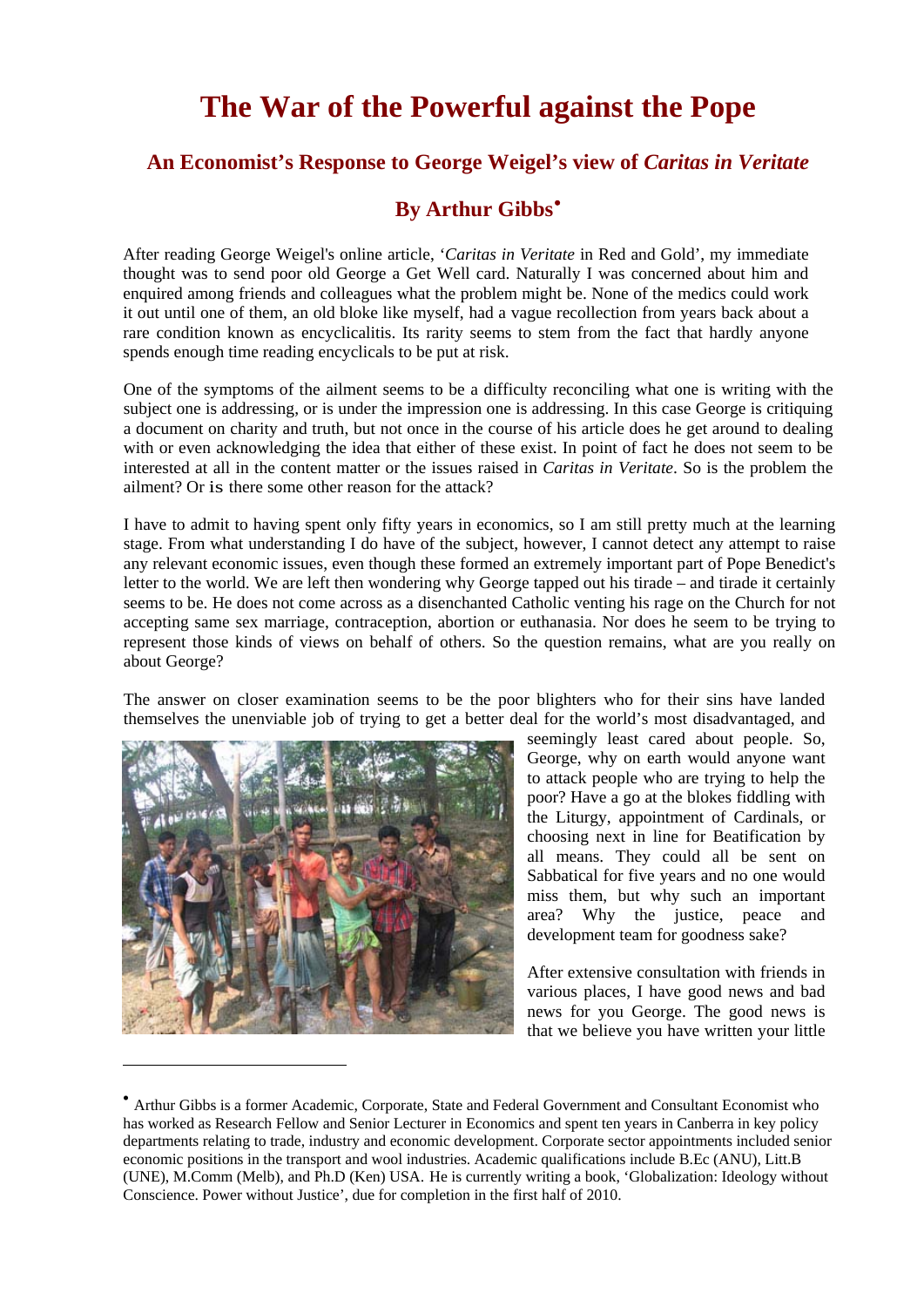piece in good faith. Even though you called the Pope's encyclical 'a duck-billed platypus' at least you didn't use any bad language. You still haven't got around to truth, but you are starting to make it towards love and that is nice. The bad news is that you have missed the point about who has been conned.

You inferred that Pope Benedict had been conned by Justice and Peace. The unfortunate reality George is that it is you, I believe, who has been conned. The Neocons are very experienced at conning people as they have done with Globalization, so don't feel badly about it. We've given them a holy sounding name in spite of the problems they seem to have with the first, fifth and seventh commandments. We feel Devotees of the Bottom Line is rather fitting for them.

From my own point of view, I believe that *Caritas in Veritate* is enormously underrated. I know we won't agree, but on the basis that each encyclical or other such like document is meant to come to terms with problems of its time, relating of course to the common good of all people (as distinct from sectional interests), I believe it is one of the better documents to come out of the Vatican in the past four decades.

Although it happens all too often, it seems to me that an encyclical or other similar document should not be thought of as a final product to be put away on the shelf as reference material only. I believe it has another very important purpose, and that is to serve as a working guide to further areas of research and study to be undertaken with a view to public debate and action. This should of course involve as many people of



as many faiths as are interested. The problem as always is to convert wise words into useful action. Sometimes a visual analogy can help.

If we can visualise an automotive combustion engine, on one side we have electrical power coming from the battery to the spark plugs. On the other side we have the cylinders with the fuel and air mixture waiting to explode into action. If we think of the encyclical as the electrical power, and the poor of the world waiting for take off as the fuel mix, we need only to transform the electricity into a spark to arc across the spark plug gap to bring our engine to life. Easy in the case of the auto engine of course. We just turn the starter switch and off we go. No problem! But now we have to go back to the encyclical and real life. Everything is in place and ready. Now for the tricky part. How do we get the spark that converts encyclical power into explosive action. How do we contribute to the process of starting the journey from poverty to development.

Globalization, the Neocons say, provides trickle-down benefits to the poor. The problem is that it has had three decades for the theory to produce some tangible results and all we have is hundreds of millions more dead Africans. Nothing trickled down for them. The dollar a day we hear about is actually a bit misleading. I have just recently completed some research which shows that the hundred odd million people in the lowest 20% income group in Africa, excluding the petroleum rich nations, have to try to survive on 25 cents per capita per day.

No wonder nearly 12 million kids die each year before their fifth birthdays. Ask them about how the integrated global market is the answer to all their problems. And please don't talk about aid and debt relief looking after the problem of the underdeveloped countries and people. The aid flow is getting smaller each year because of aid fatigue and corruption and, as far as debt relief is concerned, if the debt of all Sub-Saharan Africa was written off today, within seven years it would be back again at the same level because of continuing trade deficits.

The globalization policies which you hold so close to your hearts have produced some results that Neocons don't like talking about but I know you all have open minds, so I'll run them off for you. The per-capita income growth figures cover the first period, before globalization policies came into operation (1961- 80), followed by the second period (1981- 99). Not only did developing countries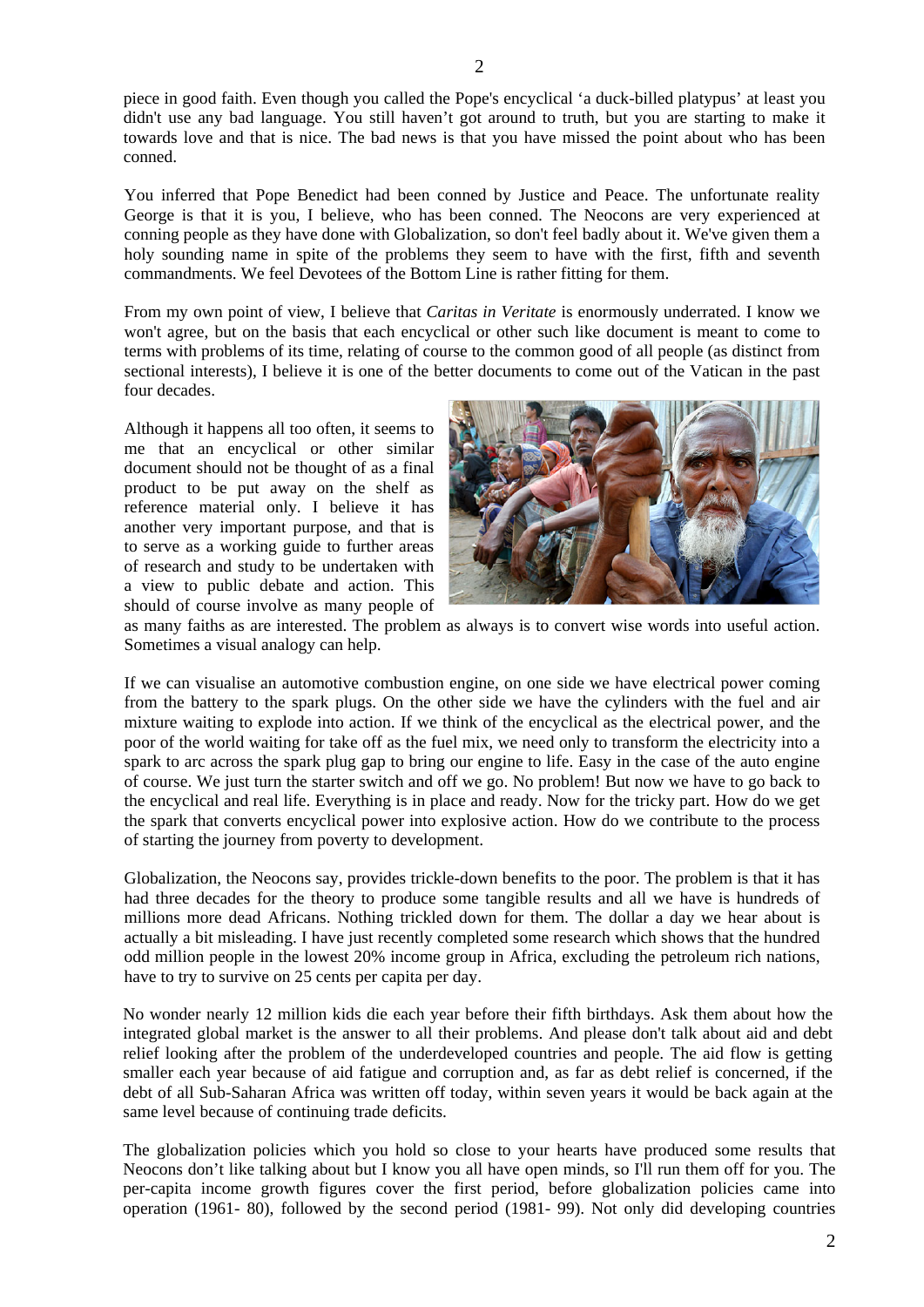suffer, the rich nations didn't do so well either, although we know the rich within them did very well.

| Per capita income growth                         |         |         |
|--------------------------------------------------|---------|---------|
|                                                  | 1961-80 | 1981-99 |
| Industrial OECD countries                        | 3.5%    | 2.0%    |
| Undeveloped countries (excl. China) $\vert$ 3.2% |         | $0.7\%$ |

The globalization network claims free market growth has lifted billions out of poverty. This is totally untrue. Open market and free market policies have never lifted a country in recent history out of underdevelopment to industrial status. Only when government-assisted development has taken place first have open markets been able to achieve any reasonable degree of success. Current development policies are intentionally discriminatory.

If you have any doubts about this, then let me ask you a question. Why does the Washington Consensus, which lays out the policies to be followed by debtor nations, prohibit government assistance to industrial development and government-assisted import replacement? We know that industrial development is the key to poor nations working their way out of poverty, yet wealthy western nations will not allow them to undertake the measures which would enable them to help themselves, with some assistance of course.

IMF policies have been well documented and are nothing to be proud of. As a result of the Structural Adjustment Programs, farmers are forced off their land and deprived of their subsistence living. The 'lucky' ones become available for work at deregulated wage levels for TNCs, whose extraordinary generosity provides them with incomes, often as low as a third to a quarter of of what they previously earned on their farms.

If we look at the current global financial crisis there is much talk of greed as a cause of the problem. This is true of course, but what allowed the greed to eventuate? Your globalization policies George, and the \$300 million campaign, identified by Kevin Rudd, mounted to obtain the repeal of the Glass-Steagall Act, removing the prohibition on commercial banks owning investment banks, allowed the creation of huge conglomerates too big to fail, and without the necessary regulation to control their massive speculation. An estimated \$11 trillion was lost world wide following the deregulation brought into effect as a result of neo-



liberal globalization. Wall Street suffered relatively little. Ordinary people suffered severely. Casualties of war.

On the question of war, you have quoted extensively from Pope John Paul II, especially your six references to his 1991 encyclical, *Centesimus Annus*, seeming to believe he somehow supported your globalization policies. That kind of suggestion is a slur on a great leader and needs correction. In his 2003 document, *Pastores Gregis*, John Paul included some thoughts on globalization and its effects on the world. You have not made reference to them so I thought I might include one particularly pertinent thought for you.

The war of the powerful against the weak has, today more than ever before, created profound divisions between rich and poor. The poor are legion! Within an unjust economic system marked by significant structural iniquities, the situation of the marginalized is daily becoming worse. Today in many parts of the world, people are starving, while in other places there is opulence… How can we keep silent when confronted by the enduring drama of hunger and extreme poverty, in an age where humanity, more than ever, has the capacity for a just sharing of resources?

The whole idea of globalization is for markets to take over from governments in controlling the world